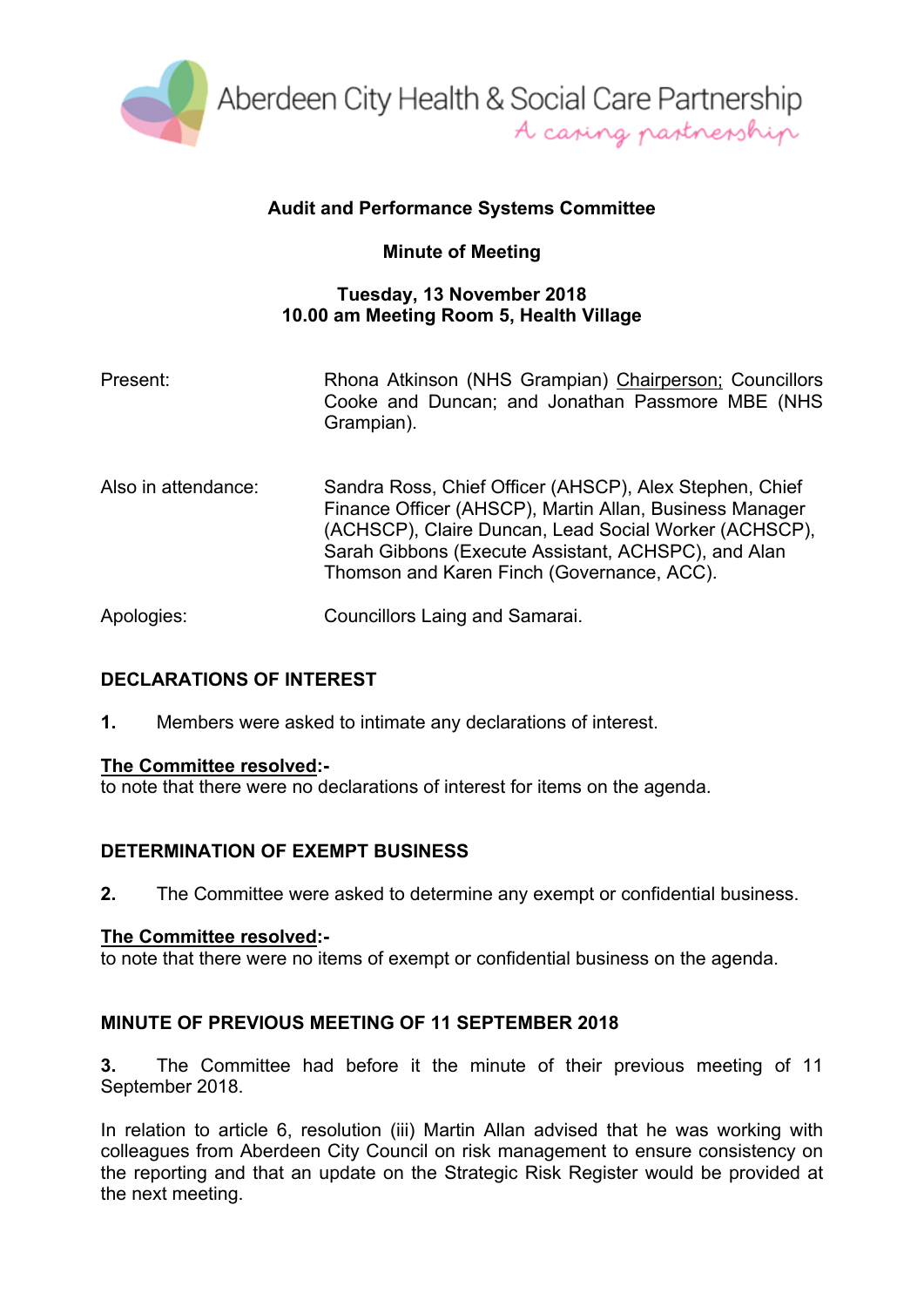13 November 2018

# **The Committee resolved:-**

- (i) to approve the minute as a correct record: and
- (ii) to note the information provided.

# **BUSINESS PLANNER**

**4.** The Committee had before it the latest version of the Business Planner.

## **The Committee resolved:-**

- (i) to delete items 5 (Contracts Register), 6 (Audited Annual Accounts), 7 (Internal Audit Report – Care Management), 8 (Confirmation of Assurance), 10 (Performance Monitoring) and 13 (IJB Complaints Handling Procedure); and
- (ii) to otherwise note the content of the planner.

# **COMMITTEE MEETING SCHEDULE**

**5.** The Committee had before it a report by Iain Robertson (Committee Services Officer – ACC) which proposed meeting dates for the Audit and Performance Systems Committee for 2019-20.

# **The report recommended:**

That the Committee -

- (a) Approve the meeting schedule for 2019-20;
- (b) Instruct the Chief Officer to publish the meeting schedule on the Partnership's website; and
- (c) Agree to re-schedule the Committee's meeting from 26 February 2019 to 12 February 2019.

## **The Committee resolved:-**

to approve the recommendations contained in the report.

## **FINANCIAL MONITORING**

**6.** The Committee had before it a report by Alex Stephen (Chief Finance Officer, ACHSCP) which provided a summary of the current year revenue budget performance for the services within the remit of the Integration Joint Board as at Period 6 (end of September 2018) and advised on any areas of risk and management action relating to the revenue budget performance of the Integration Joint Board (IJB) services.

## **The report recommended:**

That the Committee –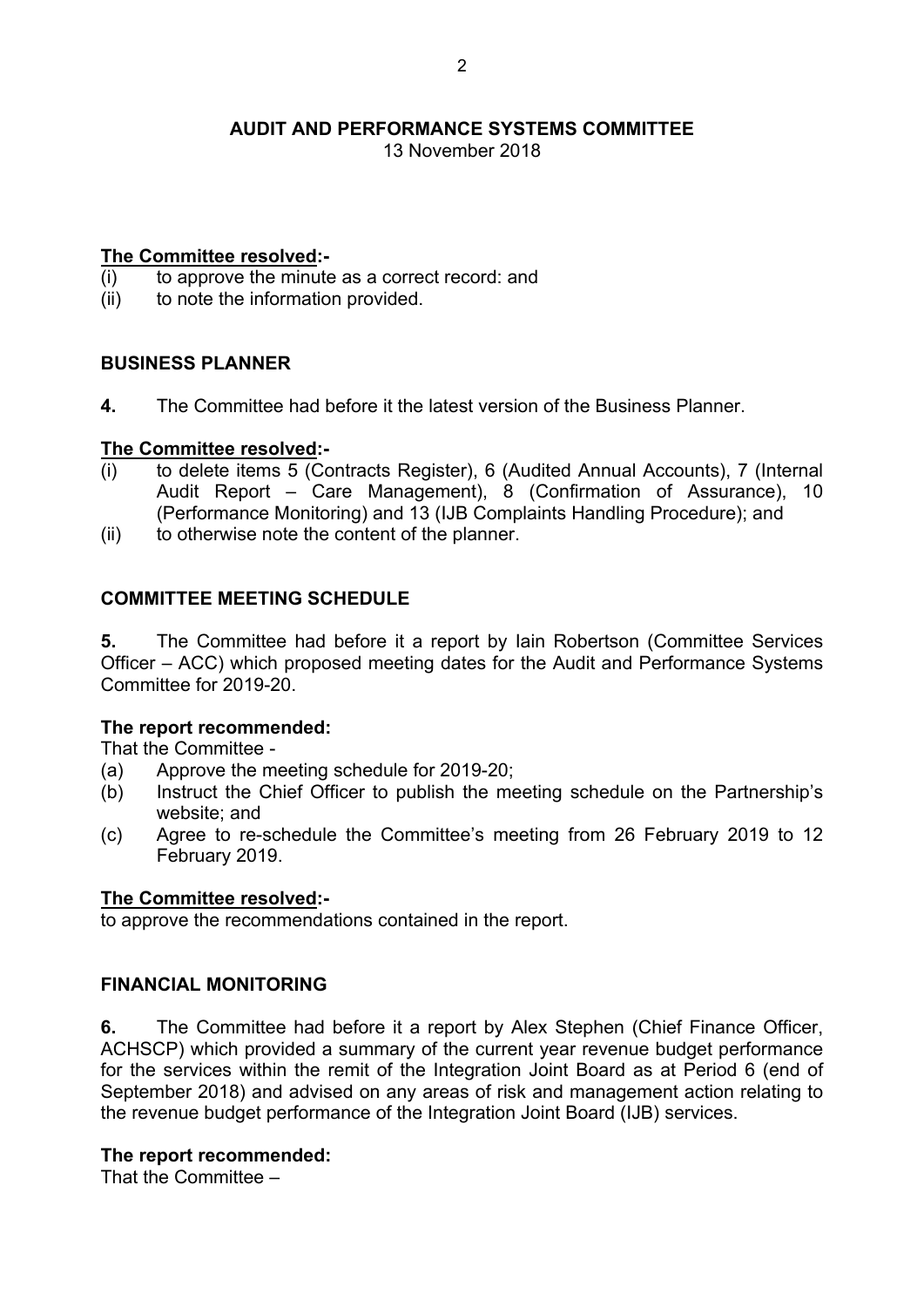13 November 2018

- (a) notes the report in relation to the IJB budget and the information on areas of risk and management action; and
- (b) notes the budget virements as indicated in Appendix E.

# **FINANCIAL REGULATIONS**

**7.** The Committee had before it a report by Alex Stephen (Chief Finance Officer, ACHSCP) which presented a revised version of the IJB's Financial Regulations for approval.

## **The report recommended:**

That the Committee approve the revised Financial Regulations, as set out in Appendix A.

Alex Stephen advised that there were two major changes to the financial regulations those being a change to reflect that the IJB had a reserves strategy which was reviewed annually and in relation to grants that officers could use delegated powers to apply for grants quickly without requiring IJB approval each time.

He further advised that in relation to reporting on amounts set aside for hospital services that at present the information was supplied once per year and not quarterly as required and that this was due to the requirement for a suitable system to be in place nationally.

## **The Committee resolved:-**

- (i) to approve the recommendation contained in the report; and
- (ii) to note the information provided.

# **SCOTTISH MEDIUM-TERM FINANCIAL FRAMEWORK**

**8.** The Committee had before it a report by Alex Stephen (Chief Finance Officer, ACHSCP) which (1) presented the Committee with the Scottish Government's Medium-Term Health & Social Care Financial Framework; and (2) explained that the Framework explored Health and Social Care expenditure and reform analysis which underlined the imperative of using total resources across the whole system to drive best value, reform and long-term financial sustainability of the Health and Social Care system.

## **The report recommended:**

That the Committee note the Scottish Government's Medium-Term Health & Social Care Financial Framework, as attached at appendix A.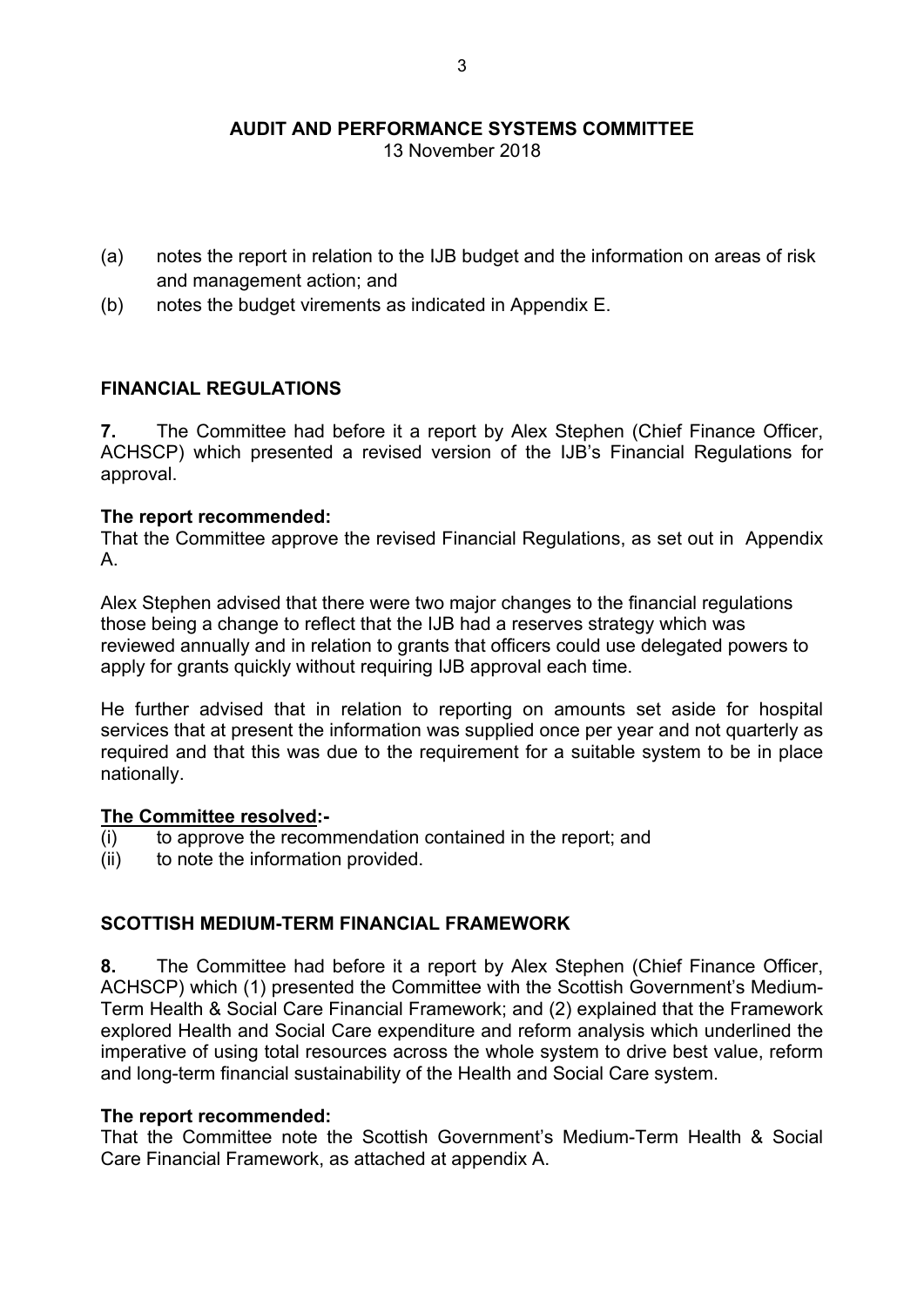## **AUDIT AND PERFORMANCE SYSTEMS COMMITTEE**

13 November 2018

Jonathan Passmore shared his thoughts on the Scottish Government Medium Term Health & Social Care Financial Framework specifically relating to efficiency savings, the need to look at productivity changes rather than efficiency savings, the challenges that the IJB would face and how those would be mitigated against.

#### **The Committee resolved:-**

- $(i)$  in the short term, to request the Chief Finance Officer to discuss with officers how the report impacts on services during financial workshops scheduled for later in the month;
- (ii) to request the Chief Finance Officer to produce a detailed action plan to address the longer term impact on services and submit a report to the Committee on 12 February 2019;
- (iii) to otherwise approve the recommendation contained in the report.

## **JOINT INSPECTION OF SERVICES FOR OLDER PEOPLE**

**9.** The Committee had before it a report by Alex Stephen (Chief Finance Officer, ACHSCP) which provided the Committee with the opportunity to discuss and comment on the Care Inspectorate's report 'Progress Review Following a Joint Inspection'.

#### **The report recommended:**

That the Committee reviews, discusses and comments on the report as attached at Appendix A.

Claire Duncan (Lead Social Worker, ACHSCP) advised that the initial inspection was undertaken in 2015/16 which produced eight recommendations. The outcome of the review is that the ACHSCP had made good progress in relation to five of the recommendations, reasonable progress in relation to two, and limited progress in relation to one (locality management teams).

Jonathan Passmore and the Chairperson intimated their congratulations to those involved in this area.

#### **The Committee resolved:-**

- (i) to note the thanks offered to those involved within this sector;
- (ii) to otherwise note the content of the report.

## **NHS AUDIT SCOTLAND REPORT**

**10.** The Committee had before it a report by Alex Stephen (Chief Finance Officer, ACHSCP) which provided the Committee with an opportunity to discuss and comment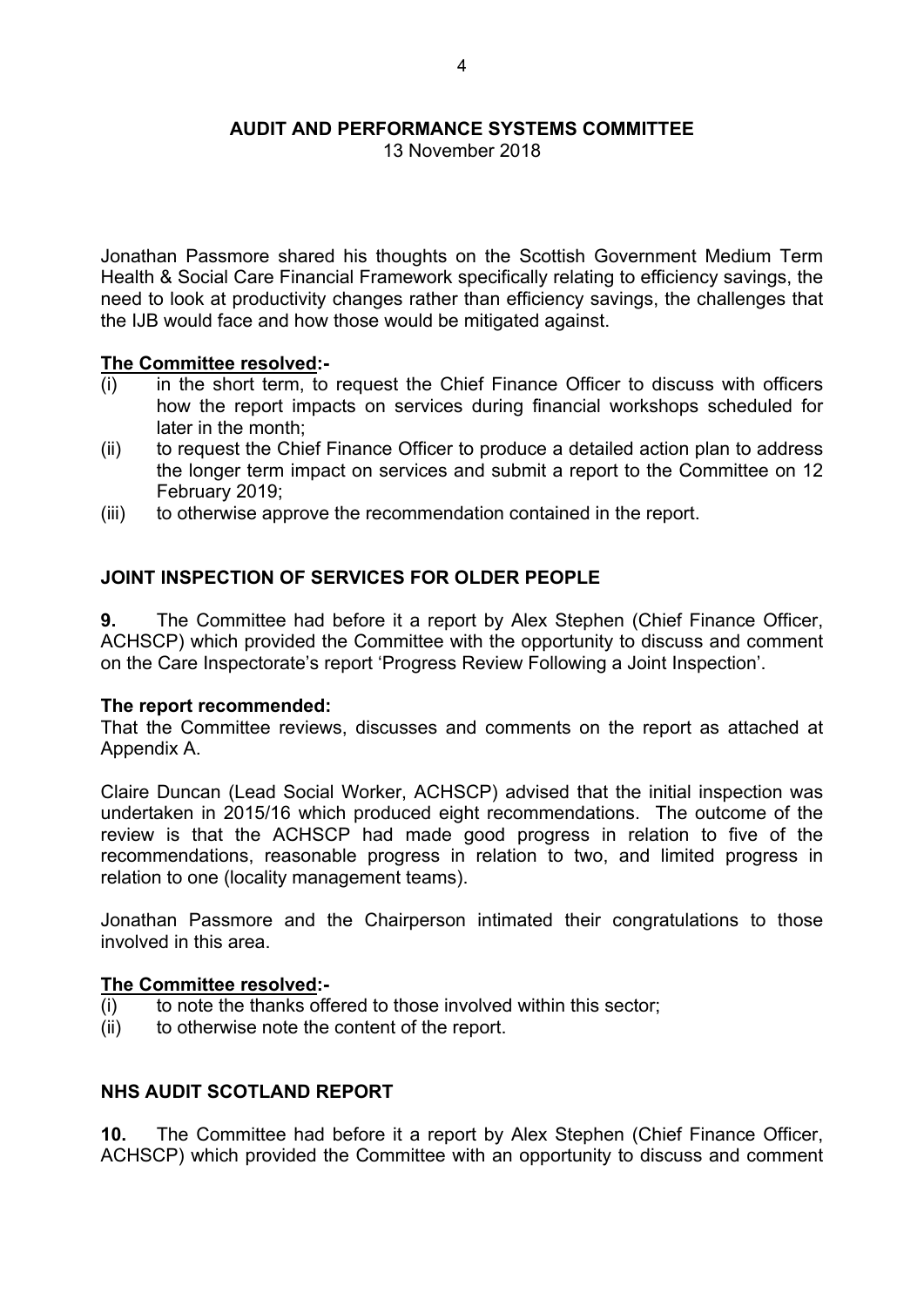**AUDIT AND PERFORMANCE SYSTEMS COMMITTEE**

13 November 2018

on Audit Scotland's Report 'NHS in Scotland 2018' which was published on 25 October 2018.

#### **The report recommended:**

That the Committee reviews, discusses and comments on the report as attached at Appendix A.

#### **The Committee resolved:-**

- (i) in relation to a question regarding whether the brokerage arrangement in place for IJB's would be written off, to request the Chief Finance Officer to discuss with his counterparts from other IJB's the potential for the brokerage with IJB's being written off similar to that of the arrangements with the NHS;
- (ii) in relation to effective leadership, to request the Chief Finance Officer to prepare a report in relation to leadership development and the support model in place for the leadership group and submit it to this Committee within six months;
- (ii) to otherwise note the recommendation in the report.

#### **CONFIRMATION OF ASSURANCE**

**11.** The Chairperson provided Members with an opportunity to request additional sources of assurance for items on today's agenda or other areas of business, and thereafter asked the Committee to confirm it had received reasonable assurance to fulfil its duties as outlined within its Terms of Reference.

Jonathan Passmore sought additional assurance in relation to delayed discharges to enable the Committee to view the performance information to inform them of any areas of concern.

#### **The Committee resolved:-**

- (i) to request the Chief Officer to prepare a performance report on Delayed Discharges and present the report to the Committee's next meeting on 12 February 2019; and
- (ii) to otherwise confirm the receipt of reasonable assurance for items on the agenda.

## **- RHONA ATKINSON, Chairperson.**